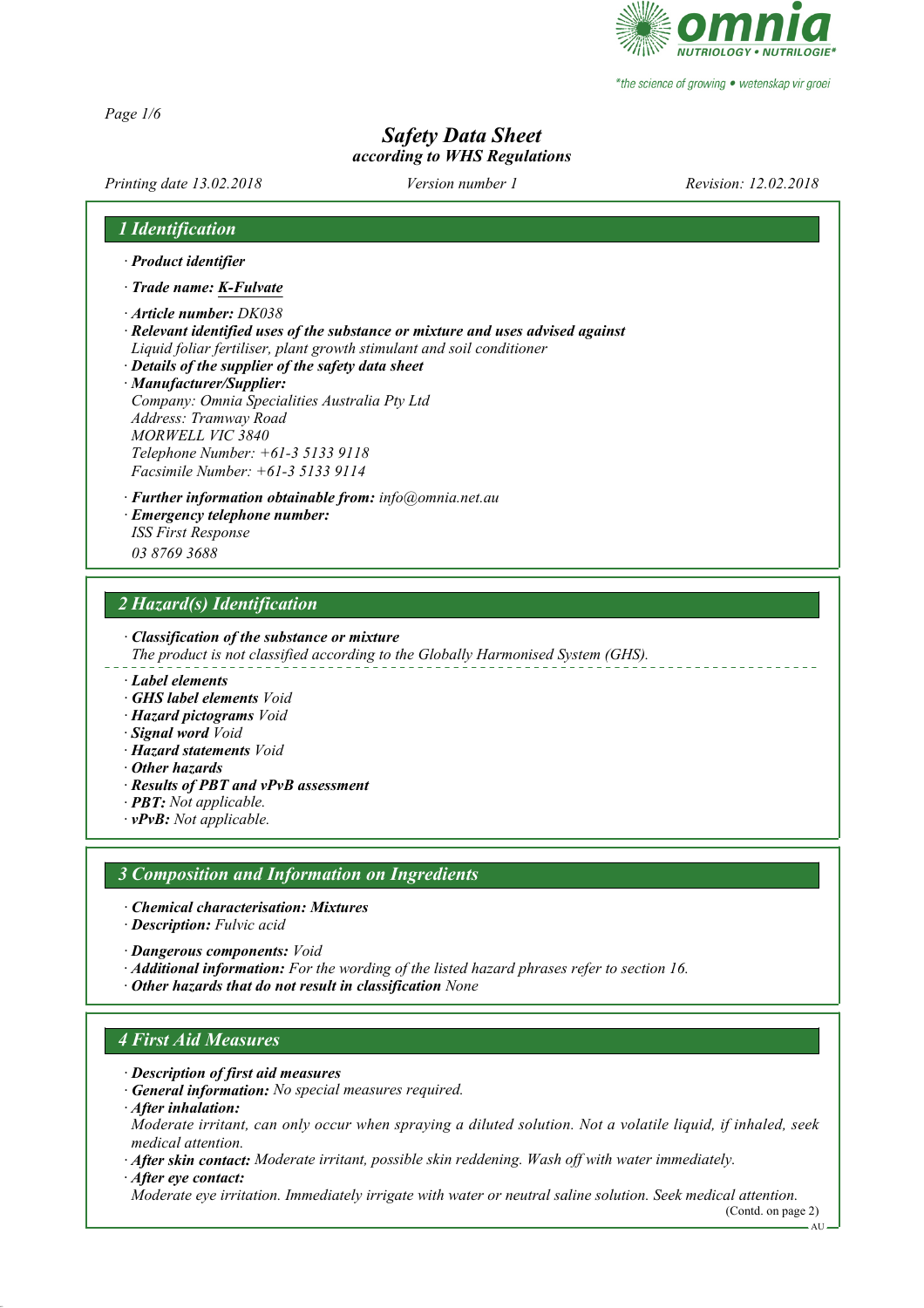*Safety Data Sheet according to WHS Regulations*

*Printing date 13.02.2018 Revision: 12.02.2018 Version number 1*

(Contd. of page 1)

*Trade name: K-Fulvate*

- *· After swallowing: Small quantities not harmful.*
- *· Information for doctor: Treatment would be supportive, as there is no specific antidote.*

*· Most important symptoms and effects, both acute and delayed No further relevant information available. · Hazards*

*Stable liquid with no hazardous decomposition products. No hazardous polymerisation.*

*· Indication of any immediate medical attention and special treatment needed No further relevant information available.*

### *5 Fire Fighting Measures*

- *· Extinguishing media*
- *· Suitable extinguishing agents:*
- *CO2, powder or water spray. Fight larger fires with water spray or alcohol resistant foam.*
- *· Special hazards arising from the substance or mixture No further relevant information available.*
- *· Advice for firefighters*
- *· Protective equipment: Use breathing apparatus with independent air supply (Isolated)*

#### *6 Accidental Release Measures*

*· Personal precautions, protective equipment and emergency procedures*

*Wear protective gear. Do not inhale the material or its combustion products. Go against the wind and keep out of low areas. Evacuate personnel to safe area.*

- *· Environmental precautions: Dilute with plenty of water.*
- *· Methods and material for containment and cleaning up:*

*Absorb with liquid-binding material (sand, diatomite, acid binders, universal binders). Transfer into suitable containers. To be disposed of in compliance with existing regulations. After cleaning, flush away traces with water.*

*· Reference to other sections*

*See Section 7 for information on safe handling. See Section 8 for information on personal protection equipment. See Section 13 for disposal information.*

### *7 Handling and Storage*

- *· Handling:*
- *· Precautions for safe handling No special measures required.*
- *· Information about fire and explosion protection:*

*Put on appropriate personal protective equipment. Keep away from open flames, shut of the production of sources of ignition. Electricity: static electricity, electricity sparks, heat. Do not breathe vapor or mist. No smoking.*

- *· Conditions for safe storage, including any incompatibilities*
- *· Storage:*
- *· Requirements to be met by storerooms and receptacles:*

*Not a volatile liquid, no harmful gases given off. Natural ventilation is usually adequate. Do not spray in an enclosed environment.*

- *· Information about storage in one common storage facility: Not required.*
- *· Further information about storage conditions:*
- *Store and transport in sealed containers below 40 °C and above -10 °C.*
- *· Specific end use(s) No further relevant information available.*

(Contd. on page 3)

AU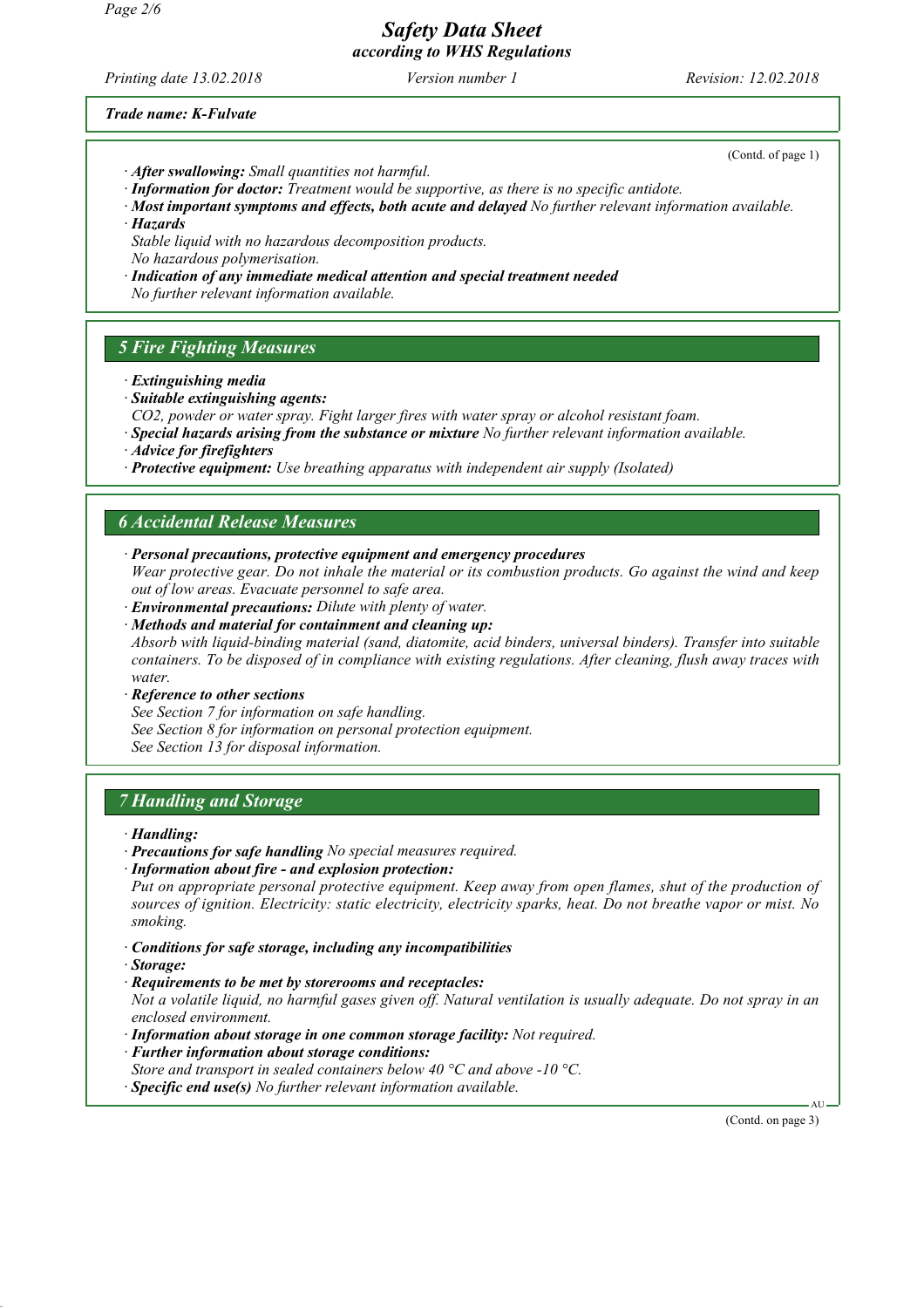*Safety Data Sheet according to WHS Regulations*

*Printing date 13.02.2018 Revision: 12.02.2018 Version number 1*

*Trade name: K-Fulvate*

(Contd. of page 2) *8 Exposure controls and personal protection · Additional information about design of technical facilities: Ensure eyewash stations and safety showers are close to the workstation location. · Control parameters · Ingredients with limit values that require monitoring at the workplace: The product does not contain any relevant quantities of materials with critical values that have to be monitored at the workplace. · Additional information: The lists valid during the making were used as basis. · Exposure controls · Personal protective equipment: · General protective and hygienic measures: The usual precautionary measures are to be adhered to when handling chemicals. · Respiratory protection: In case of dust formation, wear micro dust mask. Use respiratory equipment with suitable filter or wear a self contained respiratory apparatus. · Protection of hands: The glove material has to be impermeable and resistant to the product/ the substance/ the preparation. Selection of the glove material on consideration of the penetration times, rates of diffusion and the degradation · Material of gloves The selection of the suitable gloves does not only depend on the material, but also on further marks of quality and varies from manufacturer to manufacturer. As the product is a preparation of several substances, the resistance of the glove material can not be calculated in advance and has therefore to be checked prior to the application. · Penetration time of glove material The exact break through time has to be found out by the manufacturer of the protective gloves and has to be observed. · Eye protection: Safety glasses. · Body protection: Protective work clothing 9 Physical and Chemical Properties · Information on basic physical and chemical properties · General Information · Appearance: Form: Liquid Colour: Yellow · Odour: Odourless · Odour threshold: · pH-value at 20 °C: 3.5 · Change in condition Melting point/freezing point: Undetermined. Initial boiling point and boiling range: Undetermined. · Flash point:* Not applicable. *· Flammability (solid, gas): Not applicable. · Ignition temperature: Decomposition temperature: Not determined. <i>· Auto-ignition temperature: Product is not selfigniting. · Explosive properties: Product does not present an explosion hazard.* (Contd. on page 4) A<sub>L</sub>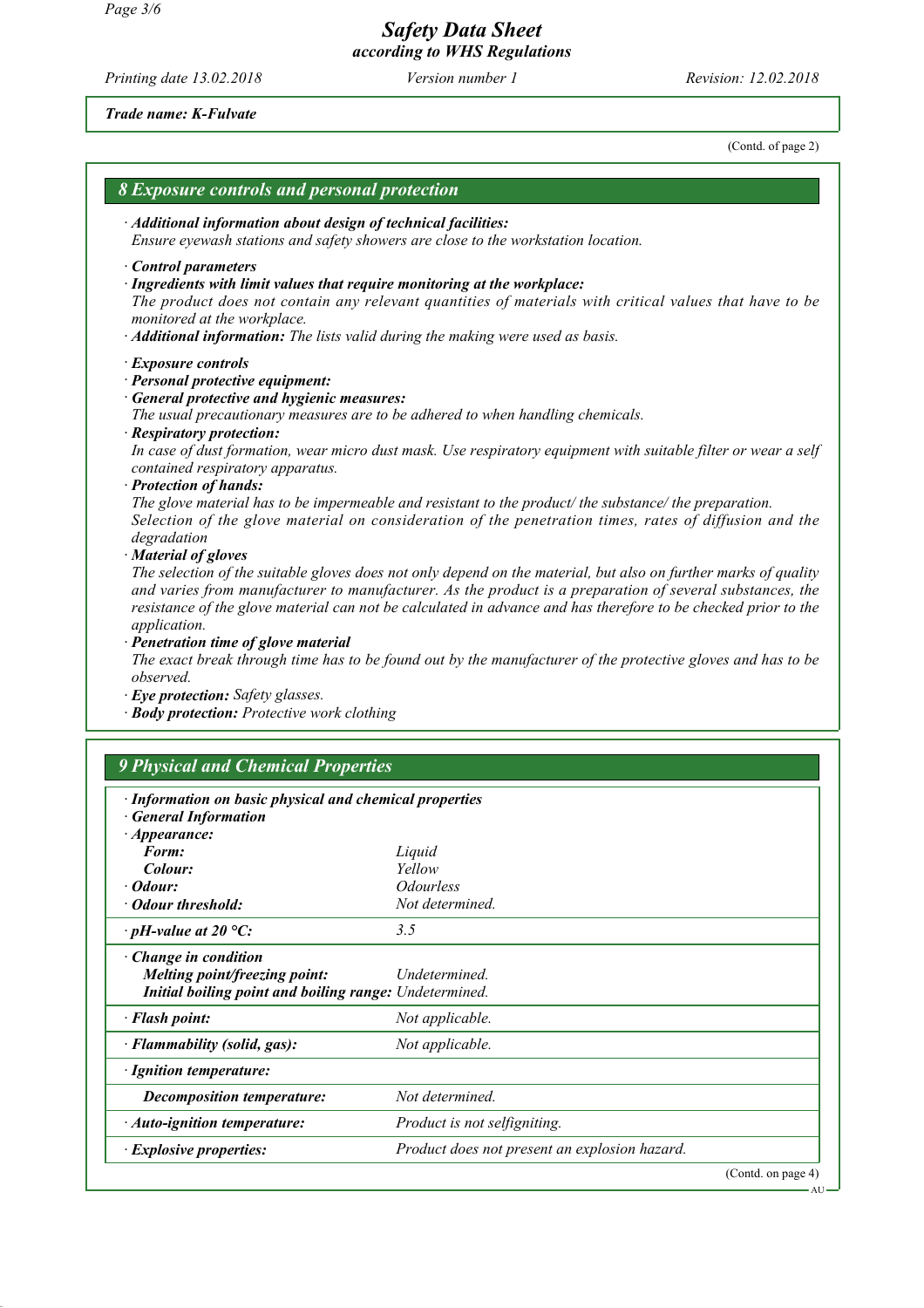# *Safety Data Sheet*

*according to WHS Regulations*

*Printing date 13.02.2018 Revision: 12.02.2018 Version number 1*

*Trade name: K-Fulvate*

|                                           | (Contd. of page 3)                         |
|-------------------------------------------|--------------------------------------------|
| $\cdot$ Explosion limits:                 |                                            |
| Lower:                                    | Not determined.                            |
| <b>Upper:</b>                             | Not determined.                            |
| $\cdot$ Vapour pressure at 20 °C:         | $23$ hPa                                   |
| $\cdot$ Density at 20 °C:                 | 1.03 $g/cm^3$                              |
| $\cdot$ Relative density                  | Not determined.                            |
| · Vapour density                          | Not determined.                            |
| $\cdot$ Evaporation rate                  | Not determined.                            |
| $\cdot$ Solubility in / Miscibility with  |                                            |
| water:                                    | Fully miscible.                            |
| · Partition coefficient: n-octanol/water: | Not determined.                            |
| · <i>Viscosity</i> :                      |                                            |
| Dynamic:                                  | Not determined.                            |
| Kinematic:                                | Not determined.                            |
| · Solvent content:                        |                                            |
| Organic solvents:                         | $0.0\%$                                    |
| Water:                                    | 85.0%                                      |
| $VOC$ (EC)                                | $0.00\%$                                   |
| $\cdot$ Other information                 | No further relevant information available. |

### *10 Stability and Reactivity*

*· Reactivity No further relevant information available.*

- *· Chemical stability*
- *· Thermal decomposition / conditions to be avoided: No decomposition if used according to specifications.*
- *· Possibility of hazardous reactions No dangerous reactions known.*
- *· Conditions to avoid No further relevant information available.*
- *· Incompatible materials: No further relevant information available.*
- *· Hazardous decomposition products: No dangerous decomposition products known.*

#### *11 Toxicological Information*

- *· Information on toxicological effects*
- *· Acute toxicity*
- *· Primary irritant effect:*
- *· Skin corrosion/irritation No irritant effect.*
- *· Serious eye damage/irritation No irritating effect.*
- *· Respiratory or skin sensitisation No sensitising effects known.*
- *· Additional toxicological information:*

*The product is not subject to classification according to the calculation method of the General EU Classification Guidelines for Preparations as issued in the latest version.*

*When used and handled according to specifications, the product does not have any harmful effects to our experience and the information provided to us.*

### *12 Ecological Information*

- *· Toxicity*
- *· Aquatic toxicity: No further relevant information available.*
- *· Persistence and degradability No further relevant information available.*
- *· Behaviour in environmental systems:*
- *· Bioaccumulative potential No further relevant information available.*

(Contd. on page 5)

AU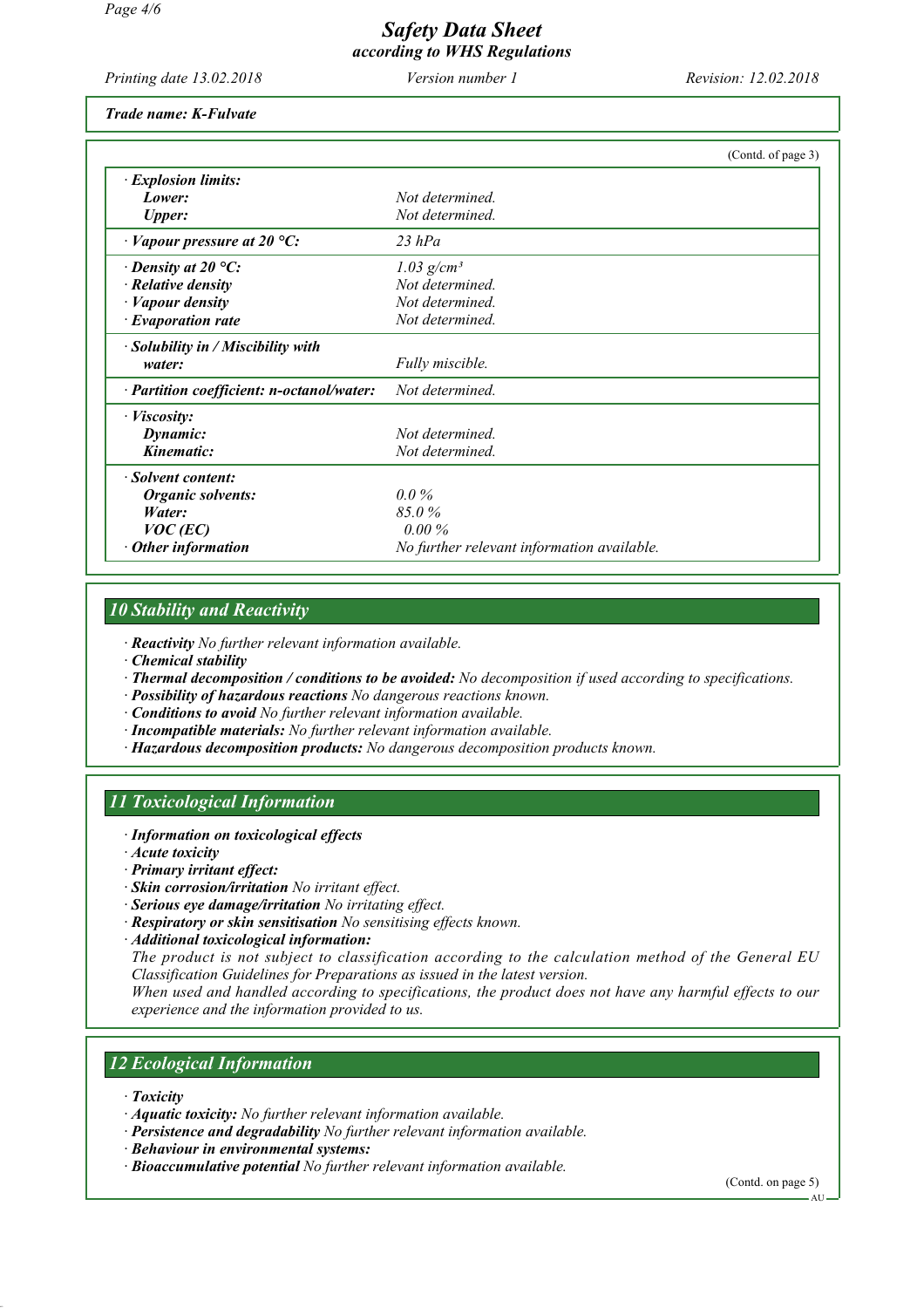#### *Page 5/6*

## *Safety Data Sheet*

*according to WHS Regulations*

*Printing date 13.02.2018 Revision: 12.02.2018 Version number 1*

#### *Trade name: K-Fulvate*

- *· Mobility in soil No further relevant information available.*
- *· Additional ecological information:*
- *· General notes: Generally not hazardous for water*
- *· Results of PBT and vPvB assessment*
- *· PBT: Not applicable.*
- *· vPvB: Not applicable.*
- *· Other adverse effects No further relevant information available.*

#### *13 Disposal considerations*

- *· Waste treatment methods*
- *· Recommendation Smaller quantities can be disposed of with household waste.*

- *· Recommendation: Disposal must be made according to official regulations.*
- *· Recommended cleansing agents: Water, if necessary together with cleansing agents.*

| <b>14 Transport information</b>                                         |                         |  |
|-------------------------------------------------------------------------|-------------------------|--|
| ⋅ UN-Number<br>ADG, ADN, IMDG, IATA                                     | Void                    |  |
| $\cdot$ UN proper shipping name<br>ADG, ADN, IMDG, IATA                 | Void                    |  |
| · Transport hazard class(es)                                            |                         |  |
| ADG, ADN, IMDG, IATA<br>· Class                                         | Void                    |  |
| · Packing group<br>ADG, IMDG, IATA                                      | Void                    |  |
| · Environmental hazards:                                                | Not applicable.         |  |
| · Special precautions for user<br>$EFG$ No.                             | Not applicable.<br>None |  |
| · Transport in bulk according to Annex II of Marpol<br>and the IBC Code | Not applicable.         |  |
| · UN "Model Regulation":                                                | Void                    |  |

### *15 Regulatory information*

*· Safety, health and environmental regulations/legislation specific for the substance or mixture*

*· Australian Inventory of Chemical Substances*

*FORMIC ACID 85 -90%*

*DE-IONISED WATER*

*· Standard for the Uniform Scheduling of Medicines and Poisons*

*FORMIC ACID 85 -90% S5* 

*· GHS label elements Void*

- *· Hazard pictograms Void*
- *· Signal word Void*

*· Hazard statements Void*

*· Directive 2012/18/EU*

*· Named dangerous substances - ANNEX I None of the ingredients is listed.*

(Contd. on page 6)

(Contd. of page 4)

*<sup>·</sup> Uncleaned packaging:*

AU